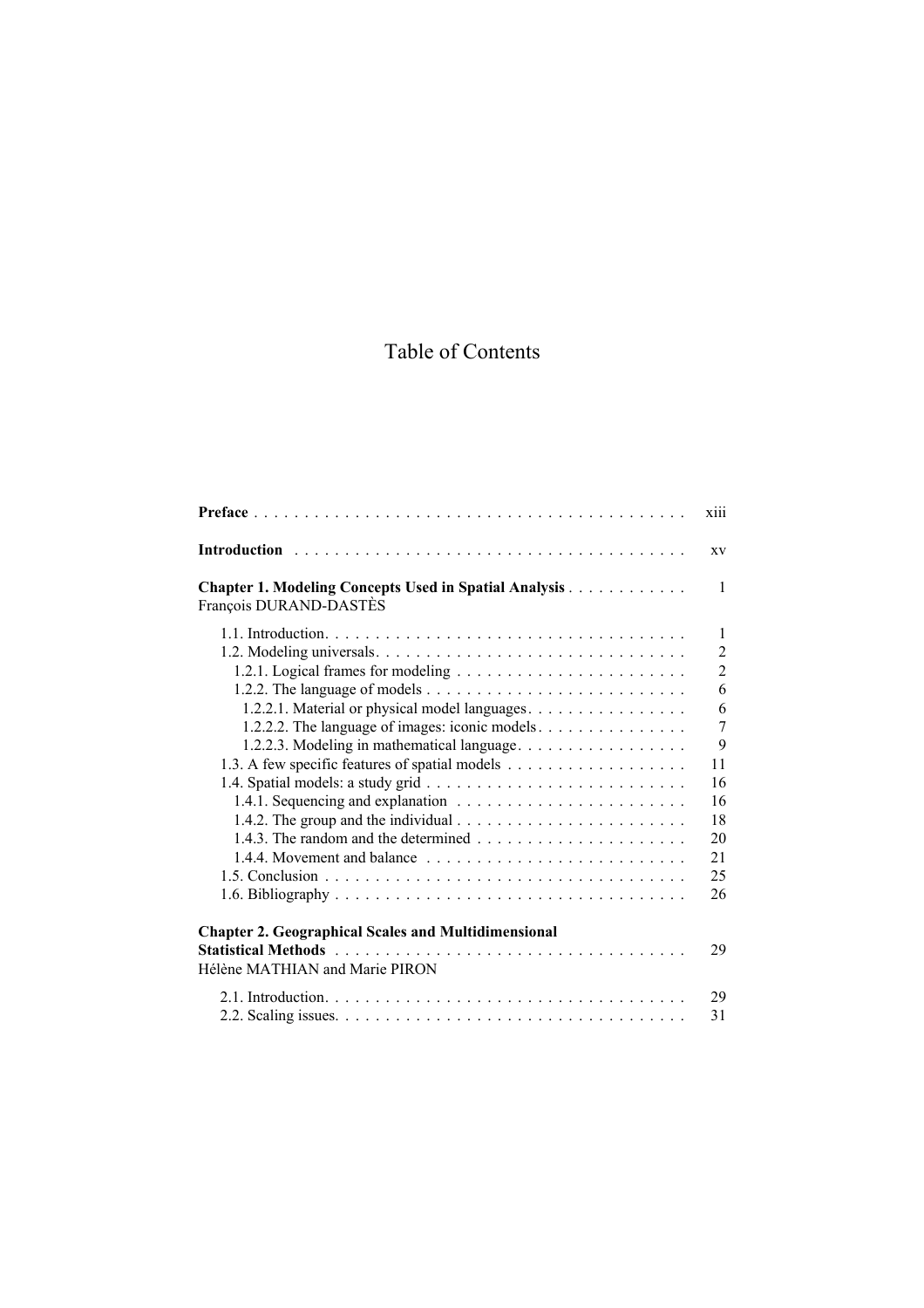## vi Models in Spatial Analysis

| 2.2.1. The consideration of different geographical levels:                           |    |
|--------------------------------------------------------------------------------------|----|
|                                                                                      | 31 |
| 2.2.2. Formalization of relations between two levels                                 | 33 |
| 2.2.2.1. Nested relations and partition graph                                        | 33 |
| 2.2.2.2. Neighborhood relations and proximity graphs.                                | 35 |
|                                                                                      | 37 |
|                                                                                      | 37 |
| 2.2.3.2. Multidimensional statistical methods                                        | 39 |
|                                                                                      | 40 |
|                                                                                      | 41 |
| 2.3.2. Exploratory analysis of the scale system                                      | 41 |
| 2.3.2.1. Analysis of aggregated levels or interclass analysis.                       | 43 |
| 2.3.2.2. Transition analysis between two levels or intraclass analysis               | 45 |
| 2.3.3. Application of outlying Ouagadougou space to the social                       |    |
|                                                                                      | 46 |
|                                                                                      | 51 |
| 2.4.1. The scale: a set of territorial and spatial references                        | 51 |
|                                                                                      | 55 |
|                                                                                      | 58 |
|                                                                                      | 59 |
| 2.5.1. Contextual effects and regression models                                      | 60 |
|                                                                                      | 65 |
|                                                                                      | 68 |
|                                                                                      | 69 |
|                                                                                      |    |
| Chapter 3. Location of Public Services: From Theory to Application.                  | 73 |
| Dominique PEETERS and Isabelle THOMAS                                                |    |
|                                                                                      | 73 |
|                                                                                      | 75 |
| 3.2.1. A typology of public services: an attempt                                     | 76 |
|                                                                                      | 77 |
|                                                                                      | 78 |
| 3.2.4. Adjusting supply to demand $\ldots \ldots \ldots \ldots \ldots \ldots \ldots$ | 79 |
|                                                                                      | 82 |
|                                                                                      | 83 |
| 3.3. A prototype location model: the k-median.                                       | 84 |
|                                                                                      | 86 |
| 3.4.1. The problem: the optimal location of recycling centers $\dots \dots$          | 86 |
|                                                                                      | 88 |
|                                                                                      | 91 |
|                                                                                      | 92 |
|                                                                                      |    |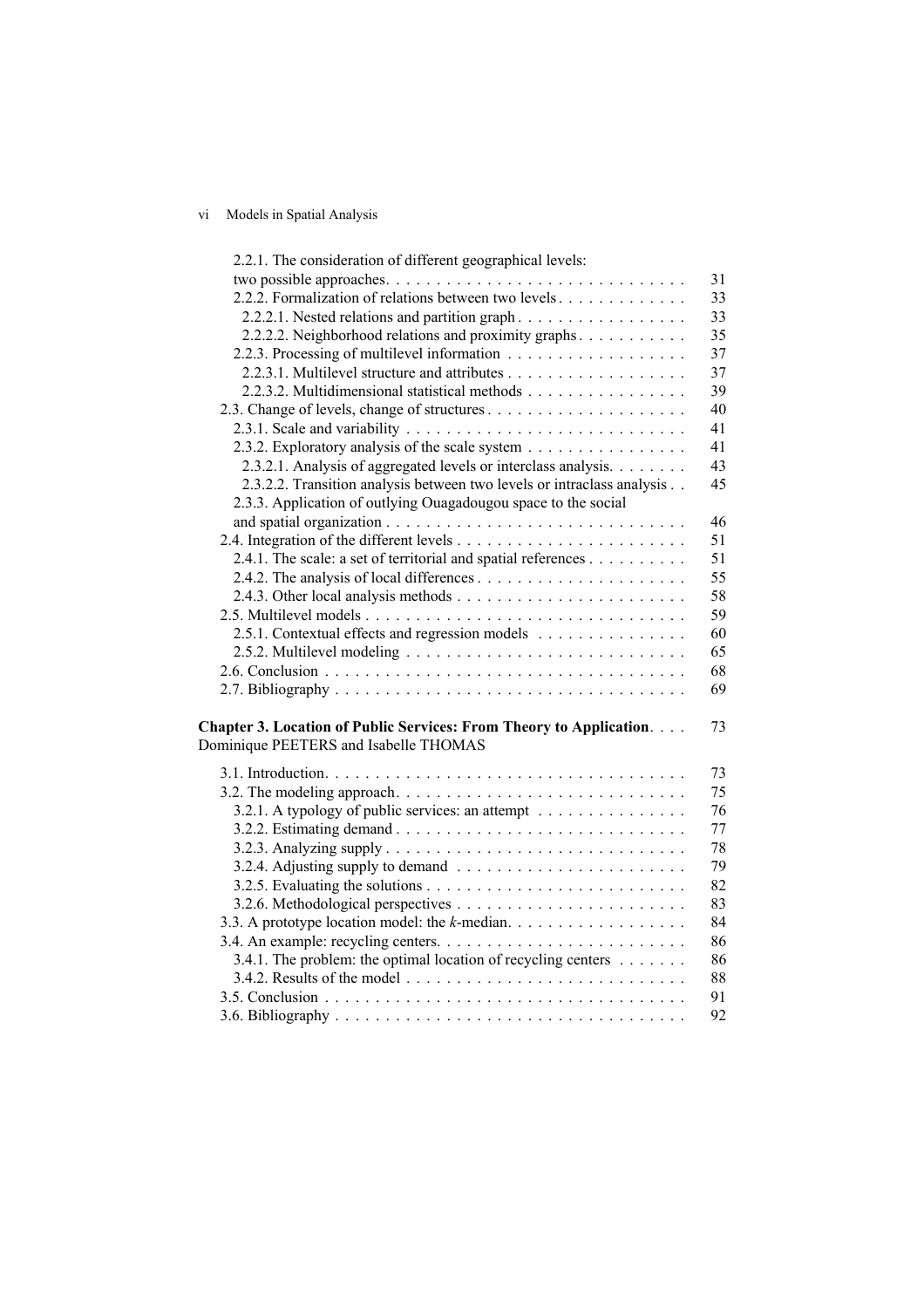| Chapter 4. Time-geography: Individuals in Time and Space<br>Sonia CHARDONNEL            | 97  |
|-----------------------------------------------------------------------------------------|-----|
| 4.1. Introduction: why integrate "time" when we analyze space?                          | 97  |
|                                                                                         | 97  |
|                                                                                         | 98  |
|                                                                                         | 99  |
|                                                                                         | 99  |
|                                                                                         | 100 |
| 4.3. The conceptual framework of time-geography                                         | 102 |
| 4.3.1. The creation of a "notation system"                                              | 102 |
|                                                                                         | 103 |
| 4.3.2.1. Trajectory, station, project: basic concepts                                   | 103 |
|                                                                                         | 105 |
| 4.3.2.3. A transversal analysis of the "three worlds"                                   | 109 |
|                                                                                         | 110 |
| 4.4.1. Simulation of individual activity programs: public transport                     |     |
| possibilities in the city of Karlstad – an application by Bo Lenntorp                   | 111 |
| 4.4.1.1. General features of the simulation model.                                      | 111 |
|                                                                                         | 111 |
| 4.4.1.3. New implementations and operational methods in                                 |     |
|                                                                                         | 115 |
|                                                                                         | 118 |
| 4.4.2. Daily lives of women: adaptation strategies in time and                          |     |
|                                                                                         | 118 |
| 4.4.2.1. From Højrup's life forms to Friberg's three women                              |     |
|                                                                                         | 119 |
|                                                                                         | 120 |
|                                                                                         | 121 |
|                                                                                         | 122 |
| Chapter 5. The Process of Spatial Diffusion and Modeling Change<br>Thérèse SAINT-JULIEN | 127 |
|                                                                                         | 127 |
| 5.2. The manifestations of diffusion in space                                           | 128 |
| 5.2.1. Elements and levels of approach of a spatial diffusion process                   | 129 |
|                                                                                         | 131 |
|                                                                                         | 136 |
| 5.3. Simulating a spatial diffusion process: Hägerstrand's                              |     |
|                                                                                         | 137 |
|                                                                                         | 138 |
| 5.3.2. The rules of the basic model $\ldots \ldots \ldots \ldots \ldots \ldots \ldots$  | 139 |
| 5.3.2.1. Diffusion in a homogenous space $\ldots \ldots \ldots \ldots \ldots \ldots$    | 139 |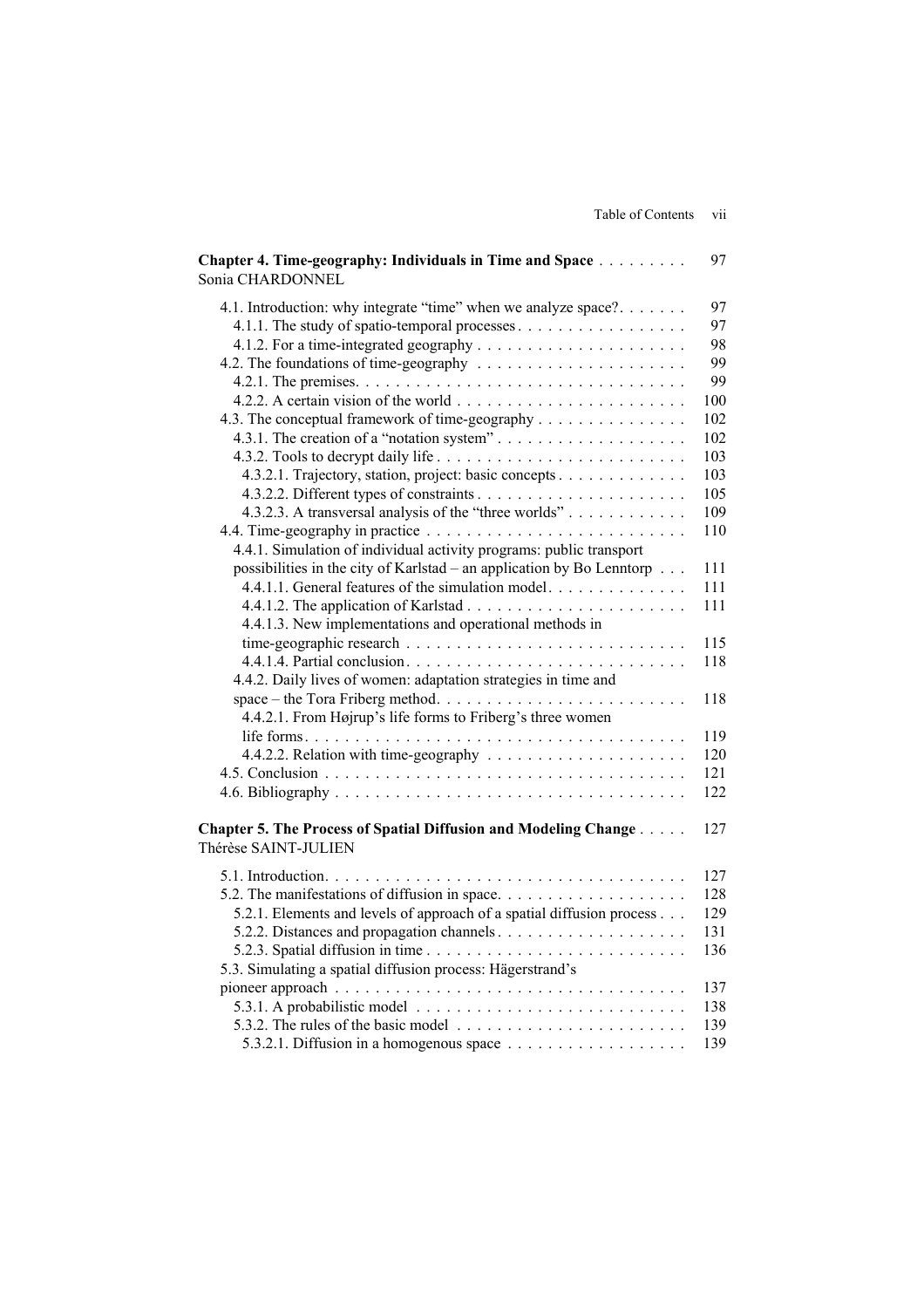## viii Models in Spatial Analysis

|                                                                       | 139 |
|-----------------------------------------------------------------------|-----|
| 5.3.3. Simulation procedure                                           | 141 |
|                                                                       | 143 |
|                                                                       | 143 |
|                                                                       | 145 |
|                                                                       | 149 |
|                                                                       | 153 |
|                                                                       | 153 |
| Einar HOLM and Lena SANDERS                                           | 159 |
|                                                                       | 159 |
| 6.2. Choosing the aggregation level for modeling                      | 160 |
|                                                                       | 161 |
| 6.2.1.1. Arguments for choosing a modeling level                      | 161 |
| 6.2.1.2. Individuals as the favored micro-objects in                  |     |
|                                                                       | 164 |
| 6.2.2. Theoretical point of view: interactions and                    |     |
|                                                                       | 169 |
| 6.2.3. Thematic point of view: the driving role of the                |     |
|                                                                       | 170 |
| 6.2.4. Technical point of view: management of information tables      | 171 |
| 6.3. The elements of a dynamic microsimulation model                  | 172 |
| 6.3.1. The different sources of microdata: comprehensive information, |     |
|                                                                       | 172 |
| 6.3.2. Statistical procedures or agent type autonomy: the different   |     |
|                                                                       | 176 |
| 6.4. National forecasts and simulation of individual biographies with |     |
|                                                                       | 178 |
|                                                                       | 179 |
|                                                                       | 181 |
| 6.5. A simulation of population spatial dynamics with MICDYN          | 185 |
|                                                                       | 185 |
| 6.5.2. Determining workplaces and places of residence of migrants.    | 187 |
| 6.5.3. Simulating the population evolutions $1990-2040$               | 188 |
|                                                                       | 191 |
|                                                                       | 192 |
|                                                                       | 193 |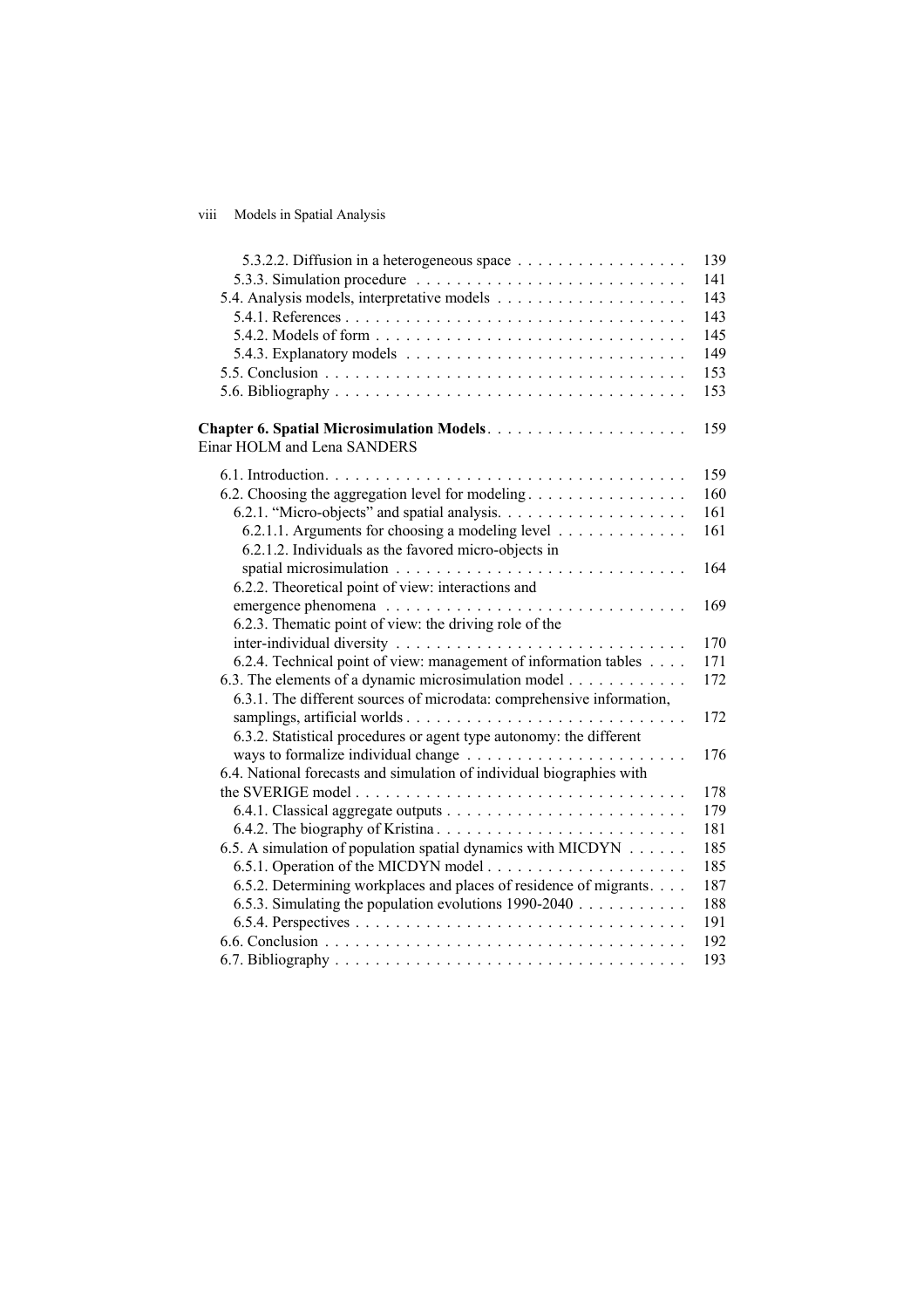|  | Table of Contents | 1X |
|--|-------------------|----|
|  |                   |    |
|  |                   |    |

| Chapter 7. Multi-agent Simulations of Spatial Dynamics<br>Jean-Pierre TREUIL, Christian MULLON, Edith PERRIER and Marie PIRON | 197 |
|-------------------------------------------------------------------------------------------------------------------------------|-----|
|                                                                                                                               | 197 |
|                                                                                                                               | 199 |
|                                                                                                                               | 200 |
| 7.2.2. Multi-agent simulation of natural and social phenomena                                                                 | 204 |
|                                                                                                                               | 206 |
| 7.3.1. Computer models and simulation of spatial dynamics<br>7.3.1.1. An example: modeling of the ecosystem of the interior   | 207 |
|                                                                                                                               | 207 |
| 7.3.1.2. The concepts of a computer model of spatial dynamics                                                                 | 210 |
| 7.3.2. Mathematical models of spatial dynamics                                                                                | 212 |
| 7.3.2.1. Eulerian and Lagrangian approaches                                                                                   | 212 |
| 7.3.2.2. An example on water runoff modeling<br>7.3.3. Computer and mathematical models of spatial dynamics toward            | 216 |
|                                                                                                                               | 219 |
| 7.3.3.1. A common duality: Eulerian point of view and Lagrangian                                                              | 219 |
| 7.3.3.2. Source and necessity of the comparison: simulation and                                                               |     |
| 7.4. The multi-agent approach in spatial dynamics modeling:                                                                   | 220 |
|                                                                                                                               | 222 |
|                                                                                                                               | 222 |
| 7.4.2. Hierarchy of choices and the place of agents: an example                                                               | 223 |
|                                                                                                                               | 224 |
|                                                                                                                               | 225 |
| <b>Chapter 8. From Image to Model: Remote Sensing and</b>                                                                     |     |
| Françoise DUREAU and Christiane WEBER                                                                                         | 231 |
|                                                                                                                               | 231 |
|                                                                                                                               | 232 |
|                                                                                                                               | 233 |
| 8.2. The satellite image in the demographic information production.<br>8.2.1. The different phases of information production  | 237 |
|                                                                                                                               | 238 |
| 8.2.2. Area sampling method on satellite image: general principles                                                            | 239 |
|                                                                                                                               | 240 |
| 8.3. The use of imagery in urban modeling                                                                                     | 242 |
| 8.3.1. The potential model and satellite data                                                                                 | 242 |
| 8.3.2. Application of the model to satellite imagery                                                                          | 244 |
|                                                                                                                               | 247 |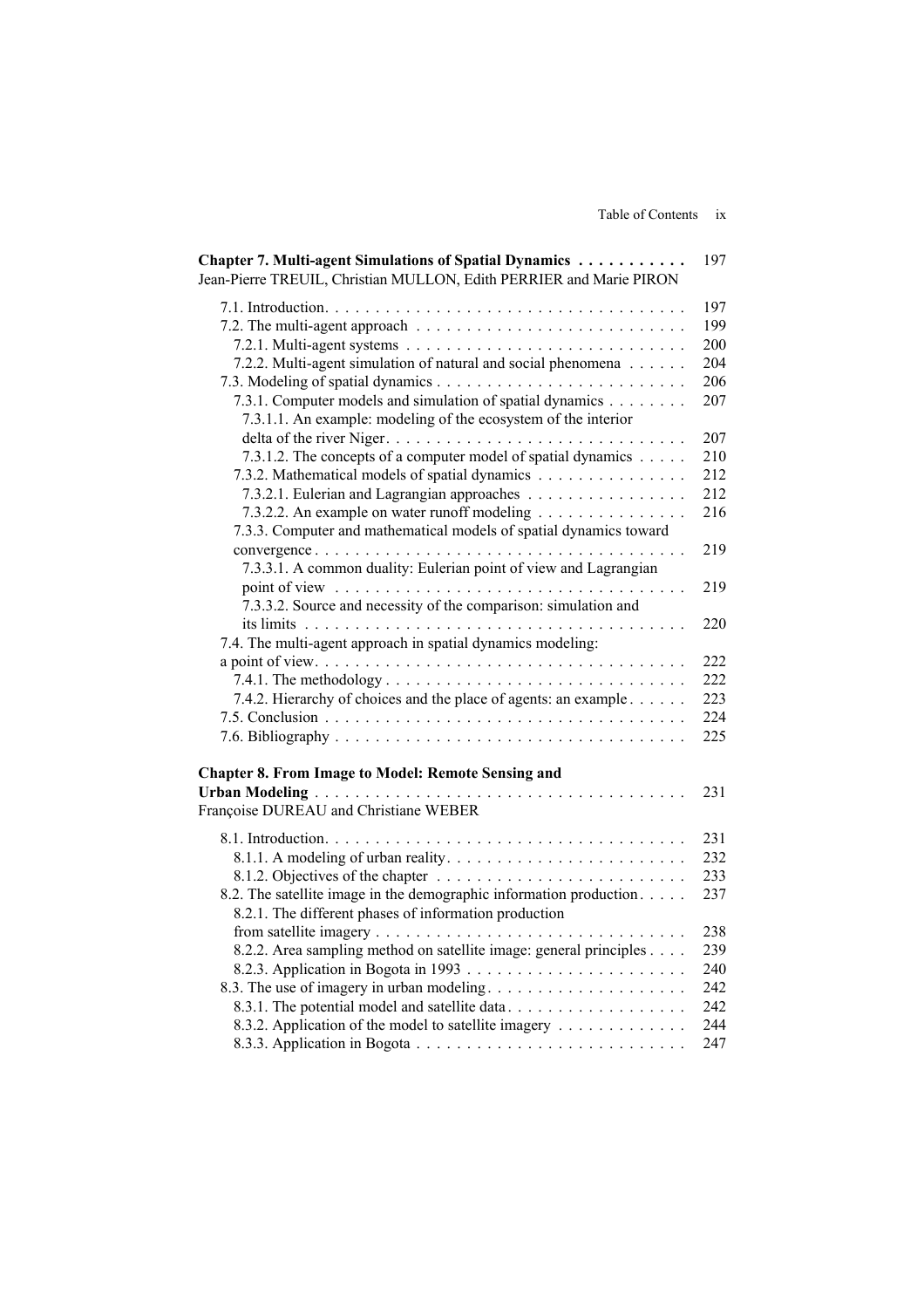x Models in Spatial Analysis

| 8.4. Spatial information and dynamic modeling                                               | 253 |
|---------------------------------------------------------------------------------------------|-----|
|                                                                                             | 255 |
| 8.4.2. Application in Bogota: a preliminary simulation                                      | 255 |
|                                                                                             | 257 |
|                                                                                             | 258 |
| <b>Chapter 9. Mathematical Formalization for Spatial Interactions</b><br><b>Alain FRANC</b> | 261 |
|                                                                                             | 261 |
|                                                                                             | 264 |
| 9.3. Notion of perfect aggregation of variables                                             | 267 |
|                                                                                             | 269 |
|                                                                                             | 271 |
|                                                                                             | 273 |
|                                                                                             | 275 |
|                                                                                             | 277 |
|                                                                                             | 278 |
| Pierre FRANKHAUSER and Denise PUMAIN                                                        | 281 |
|                                                                                             | 281 |
| 10.2. Fractality and structuring of the geographical space                                  | 282 |
| 10.2.1. Density: a traditional but unsuitable measure.                                      | 282 |
| 10.2.2. The fractals: references adapted to the space of                                    |     |
|                                                                                             | 284 |
|                                                                                             | 286 |
|                                                                                             | 286 |
|                                                                                             | 288 |
|                                                                                             | 290 |
|                                                                                             | 290 |
|                                                                                             | 290 |
|                                                                                             | 291 |
|                                                                                             | 292 |
|                                                                                             | 292 |
|                                                                                             | 293 |
|                                                                                             | 293 |
|                                                                                             | 293 |
|                                                                                             | 294 |
|                                                                                             | 295 |
|                                                                                             | 296 |
|                                                                                             | 296 |
|                                                                                             | 300 |